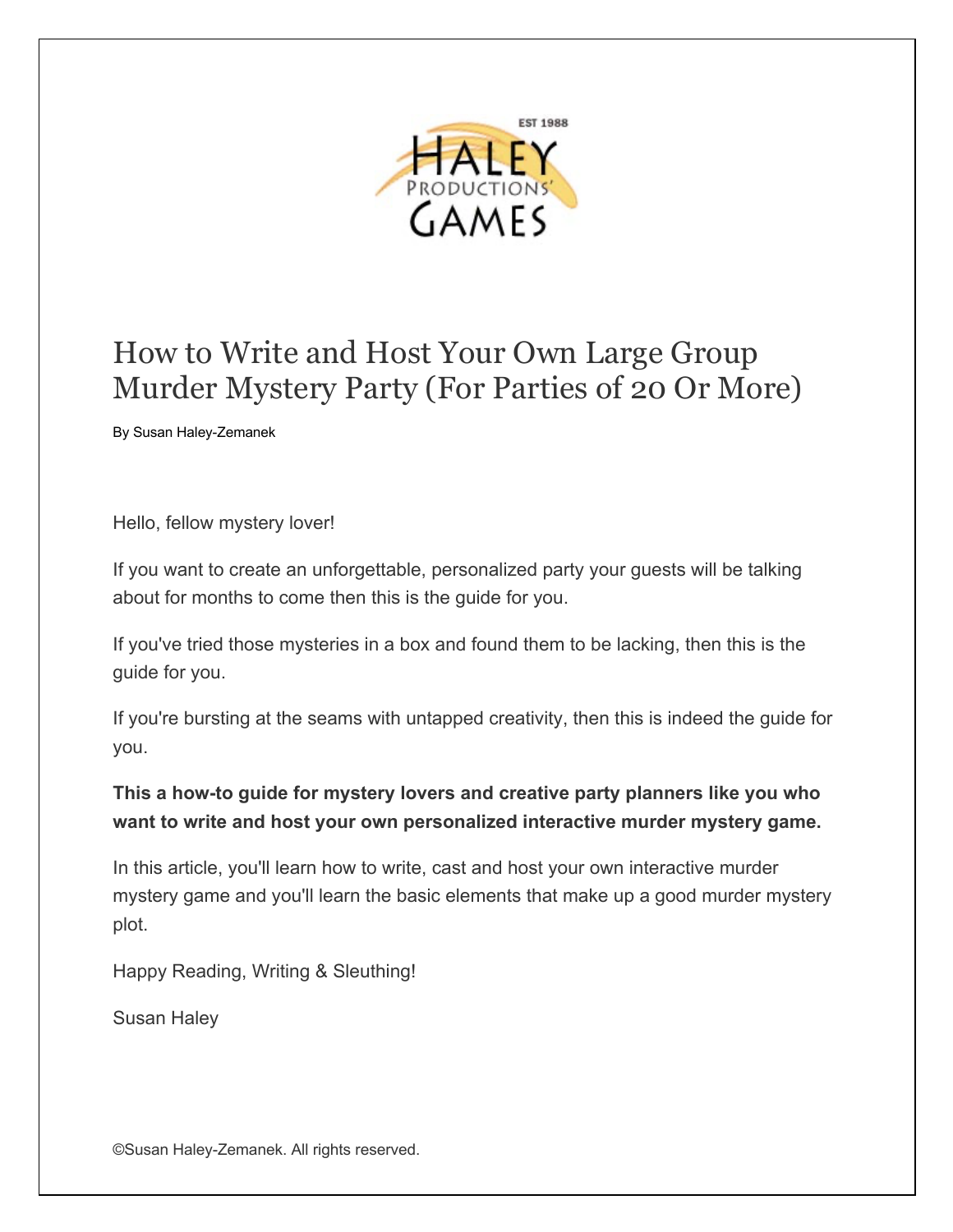# **TABLE OF CONTENTS**

- 1. Writing it
- 2. Casting it
- 3. Guidelines for your prime suspects
- 4. Party Details
- 5. Plot and character samples

# **WRITING IT - THE RECIPE FOR A PERFECT MURDER**

#### *Hints to help you get started:*

\* The setting, events and characters have to come alive for your guests.

\* Tell a story! Don't just have a crime, a victim and a detective, give them a reason why they've been brought together other than the superficial solve a murder/crime.

\* First step: figure out what the story is and how best to tell that story.

\* Second step: figure out what the crime is, who committed the crime and how the criminal will be caught.

**Here's how I design my mystery games:** They are all geared towards groups of 20 or more. To play the game, you'll need to provide 6-8 people willing to take part in the mystery as the primary suspects, victim(s), detective and killer. They'll have full knowledge of the script, which means they'll know whodunit. The rest of your guests will take on the role of detective and it will be their job to solve the case. Essentially, everyone will have a crucial, interactive part in the mystery. Your guest actors won't have to memorize a lot of dialogue but they will have to be familiar with a sequence of events or timeline that will move the mystery through the clues, the murder(s) and the solving of the crime. They'll have to carry out certain actions (like arguments) and suspicious activities to set themselves up as suspects. I like to pack a lot of action into the mystery to get people active and involved unlike those mysteries-in-a-box where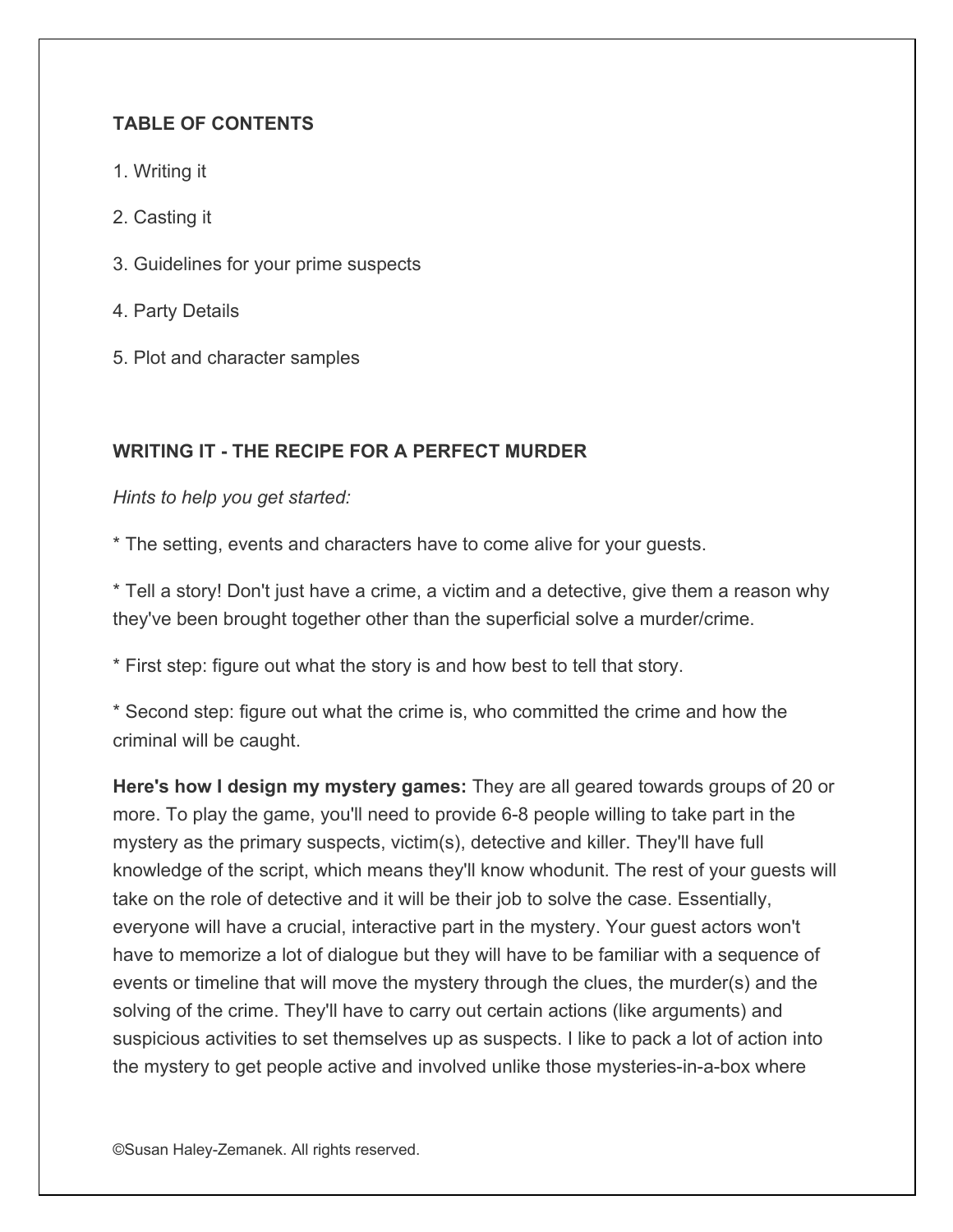everyone just sits around reading their part and asking questions they get from a booklet.

**PLOT.** You need to come up with a plot, the cornerstone of the mystery. It will be your crime scene if you will. Why have the primary suspects gathered? What do they all have in common that brings them together to this soon-to-be crime scene? The stakes need to be high for all your primary suspects to give them a motive for murder. Most people murder for love, money or revenge. Sometimes pure insanity is the reason but mostly it's for love, money or revenge.

**CHARACTERS.** Add your characters, your primary suspects. I would recommend a minimum of 6 but no more than 8 because you want to have enough suspects to keep the mystery challenging but you don't want to have too many to make it confusing. Of those primary suspects, 1 or 2 will be victims. All these characters must be quirky and interesting love 'em or hate 'em types and ALL MUST HAVE MOTIVE. You must give your guests a stake in the primary suspects' lives. Give them a reason to hate the bad guy (usually the 1st victim); give them a reason to ally with another suspect (maybe he's a pathetic mama's boy? Women love to protect this type of character. Or maybe it's the vulnerable, innocent, and dim-witted but stunningly beautiful woman?).

One of your characters should be your "detective" character. He or she doesn't actually have to be a police officer but he should be in charge of the investigation (and yes, he can still have motive). He will be the one who will strongly maintain control and be able to best deal with your guests' questions.

NOTE: If you want, you can have your first victim come back as a detective character so they can be a part of the entire show. If not, they make great support "backstage". They can prep the clues and the next victim for example.

**MOTIVES.** Select your victim(s) out of the primary suspect list. Why will they be murdered? As I said, all characters need motive or else the mystery will be too easy to solve or too vague for folks to follow. I like to make a chart where I list the 2 victims at the top of the page and the primary suspects down the side of the page. Then I fill in the motives: unrequited love, jealousy, in debt, feuding and rejection are just some examples of motive. Once you have this chart filled in, you can then proceed to filling in the action. Each character should have a motive-establishing scene with the victims. But more on that later.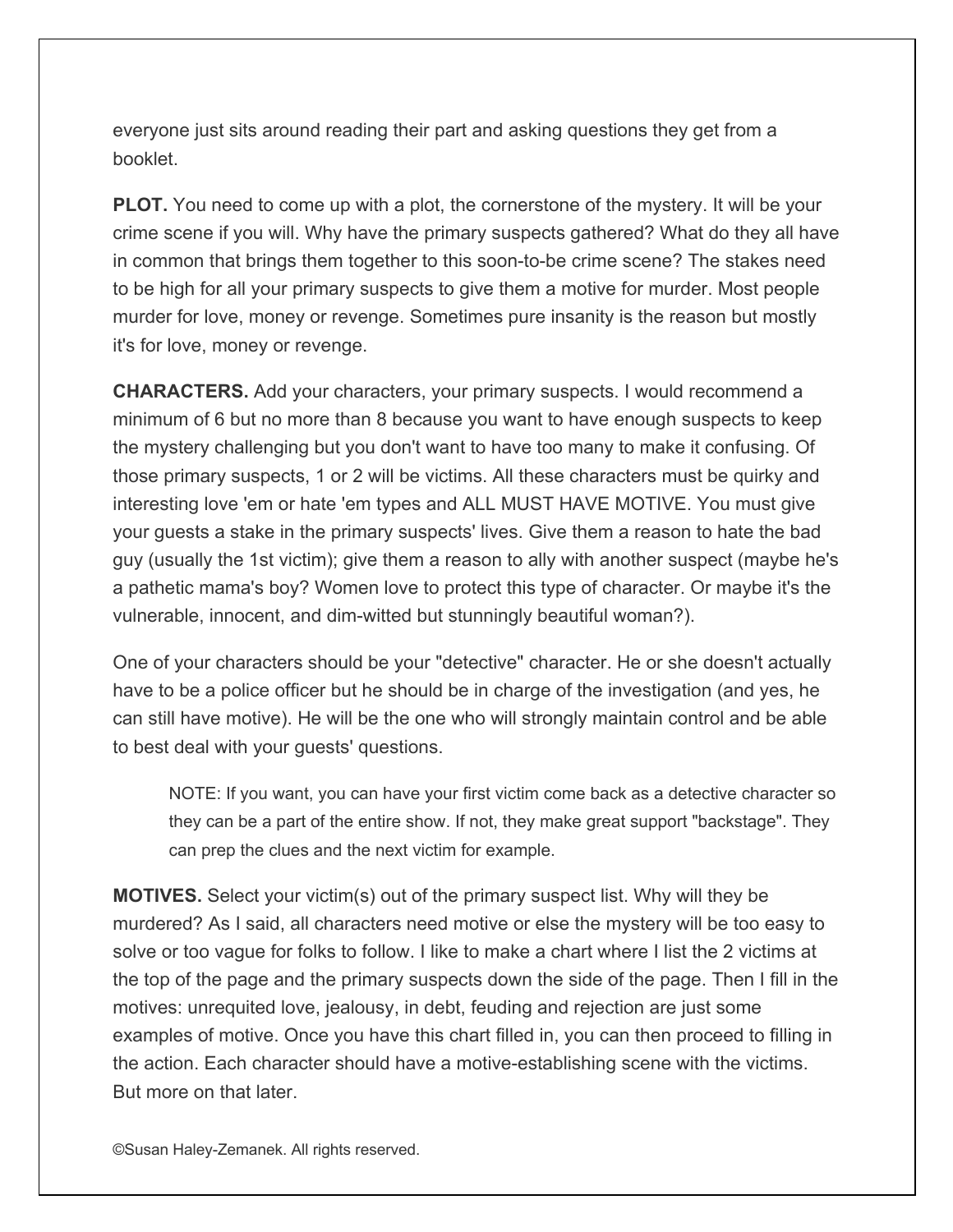**THE ACTION.** Write your sequence of events, with an action of some sort happening every 5 minutes or so. These actions should promote motives, provide clues, logically lead up to the murder(s) and cohesively lead the guests through the mystery. Make sure to add plenty of physical action (chases and fights for example). You don't need to write dialogue because in my opinion it will take away from your audience participation if your primary suspects need to recite and remember dialogue. It becomes a play and not an INTERACTIVE mystery. Simply set the scene and let the suspects improvise their dialogue as the scene unfolds. You should make mystery about 1 1/2 long.

# **The sequence of action outline that I generally use as my template:**

0:00 - 0:15 General mingling and introductions. All primary suspects begin to set up their motive to kill the first victim. Perhaps you can include a welcoming speech to establish the crime scene: why everyone is here.

0:15 Action or physical clue found to establish motive of one of the primary suspects. Actions can include arguments between the victim and the primary suspect; "private" conversations where the audience sees the interaction but cannot hear what is being said - this looks secretive and suspicious; physical fights: water in someone's face, a push and shove match (make sure you practice these ahead of time for safety!)

0:20 Action or physical clue found to establish motive of another of the primary suspects.

0:25 Action or physical clue found to establish motive of another of the primary suspects.

0:30 Action, which is the cue for the 1st death. It could be a nasty speech by the 1st victim, in which she brings up more motives against the primary suspects, for example, or in which the victim reveals that she knows a secret that someone does not want revealed. This action should solidify why this person will be killed.

0:35 1st death. A non-identifying clue is left behind which will eventually lead to the killer. It could be a partial letter from the killer to the victim: "Keep quiet or die. You never should have eavesdropped on my conversation with your father... " (Later, another clue can be found, perhaps a love letter to the father of the victim saying she doesn't want to hurt his young son with their affair. It goes to the killer being a male, which narrows down the suspects if people are paying attention.) In general, you can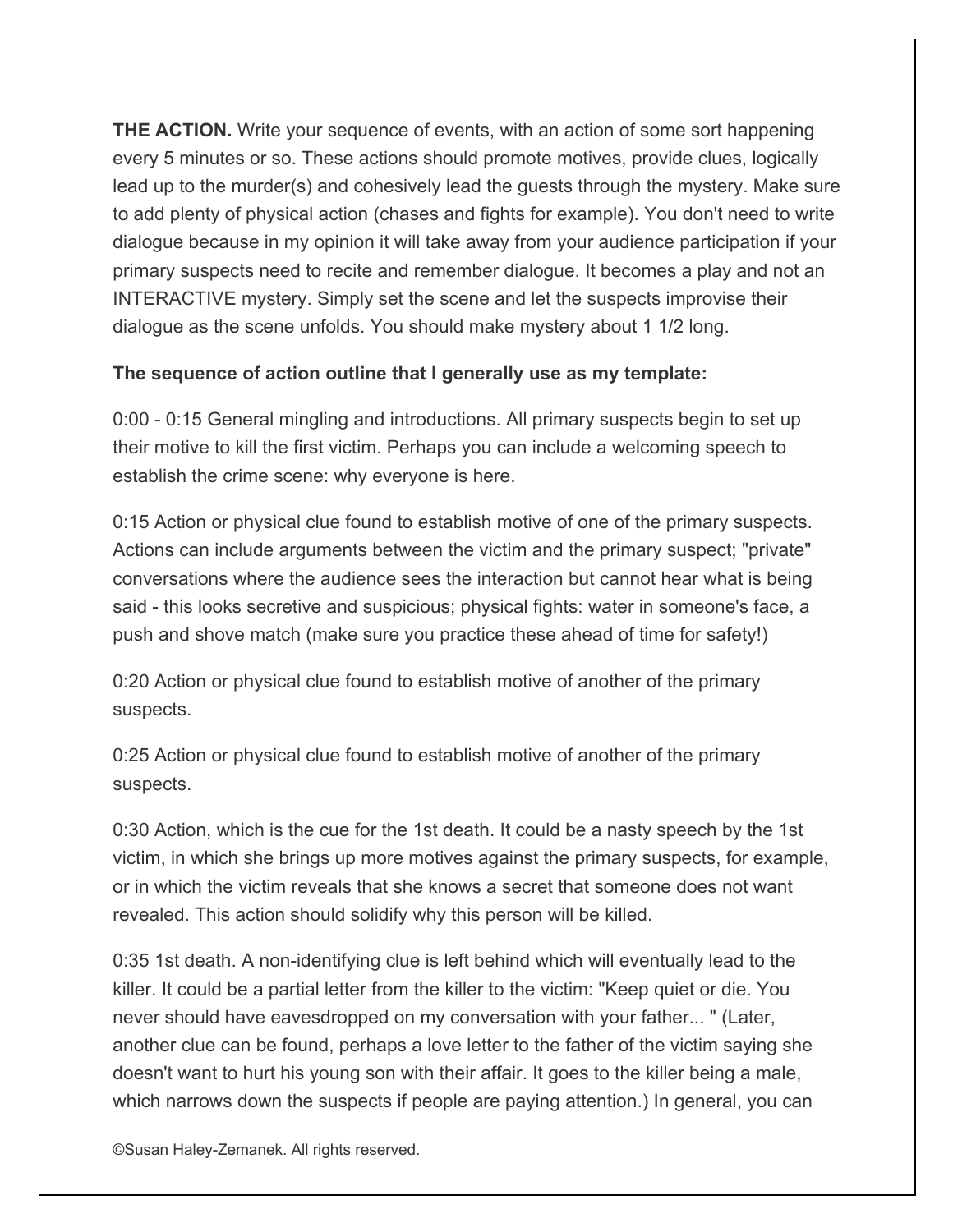use a red herring or two but your clues should lead to your killer. You can even put a splash of blood on the killer (he can always say he got it when he touched the body but to the observant eye, he had the blood on him when he entered the room, before they found the body). Hint: Verbal clues are easily missed unless repeated. Most clues should be physical/visual.

0:40 After body is removed; your detective organizes a summation of the crime. Each of the primary suspects accuses another of the crime thus reaffirming each of their motives.

0:50 Action or physical clue found to establish motive for the 2nd victim.

1:00 Action or physical clue found to establish motive for the 2nd victim.

1:10 Action or physical clue found to establish motive for the 2nd victim.

1:15 2nd victim discovered. Clue found that leads to the killer. Be careful here not to give the answer away.

1:20 Final summation and motives; allow your guests to ask the primary suspects questions (you don't want them revealing anything that comes out in the wrap - the confession or reveal, however). All clues should be accessible to your guests as they fill out their solution sheet (on which they describe the victims, the causes of death, the clues, the motives and their theory on whodunit and why).

1:30 You wrap the show. The killer confesses in some dramatic fashion and is either taken down or taken into custody. End your show with a bang, not a whimper. A murderer confessing is one thing but having them take someone hostage as they try and make their escape is much more exciting for example. The more action the better always!

# **CAST YOUR MYSTERY**

You need to pick role players that are gregarious, creative, outgoing and trustworthy (you want them to take on the role with enthusiasm and you want them to show up on the night of the "show".) They'll have full knowledge of the script and should receive the script ahead of time and be prepared to rehearse it at least once. I usually write a script based on whom I'm going to cast. For example, if you know that you have a gal who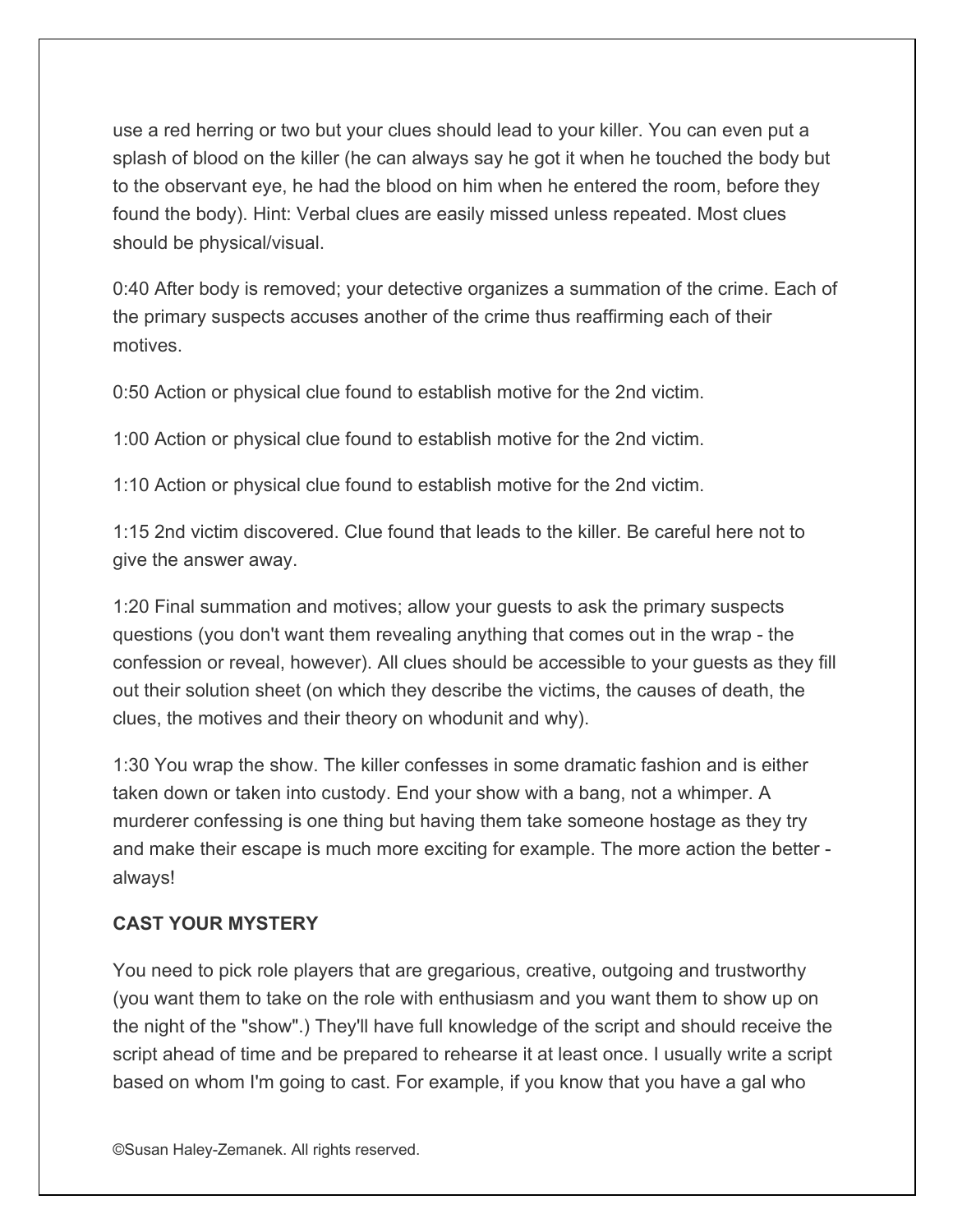loves playing the sex pot, then write a character who's a sex pot take to the role with great zest and enthusiasm.

The rest of your guests will take on the role of detective and it will be their job to figure out whodunit. As you can see, everyone, from primary suspects to guest detectives will actively be involved in the mystery.

#### **GENERAL GUIDELINES FOR YOUR PRIME SUSPECTS**

#### *Include these guidelines with your script:*

**GUEST PARTICIPATION:** Because it's your guests' job to solve this whodunit, you want to involve them as much as possible by allowing them to ask you questions, follow you, examine clues and do whatever they need to do to solve the case. Involve them whenever possible in your arguments & conversations with other suspects. When you're accused of murder, for example, you can use a guest as your alibi. Mingle and chat, as you would do in a normal social situation only this time you're "in character". You're no longer "Sue" but "Ingrid" and don't let the guests tell you otherwise! "Sue" might never tell a guest who was accusing her of murder to go jump in a lake but "Ingrid" might.

**HOW TO PREPARE YOURSELF:** First, highlight your part. Next, go through the script a few times to get familiar with what you're supposed to do and when you're supposed to do it. Then run it with the rest of the prime suspects so you get a feel for the other characters and how the sequence is supposed to unfold. Practice all physical actions (safety first!) Your audience, depending on how much they get involved, can distract you (in a fun way) because they're so enthusiastic to be a part of it all and solve the case.

**WEAR A WATCH:** Stick to the times. If you don't stick to the times then you'll find yourself rushing the sequence and soon you'll have no action left but the wrap and the guests are still getting used to the idea of participating in a murder mystery! Use a "cheat sheet" (small cue card) if you need to while mingling with your guests. I'd advise you not to take your complete scripts out in full view of your guests. If a guest gets a hold of the script, the mystery is blown. **DO NOT HESITATE TO LEAVE THE ROOM AT ANY TIME TO CHECK YOUR SCRIPT IF YOU HAVE A QUESTION ABOUT WHAT HAPPENS NEXT.** That's the glory of improv: you can leave the "stage" if you need to and just pick up where you left off at any time!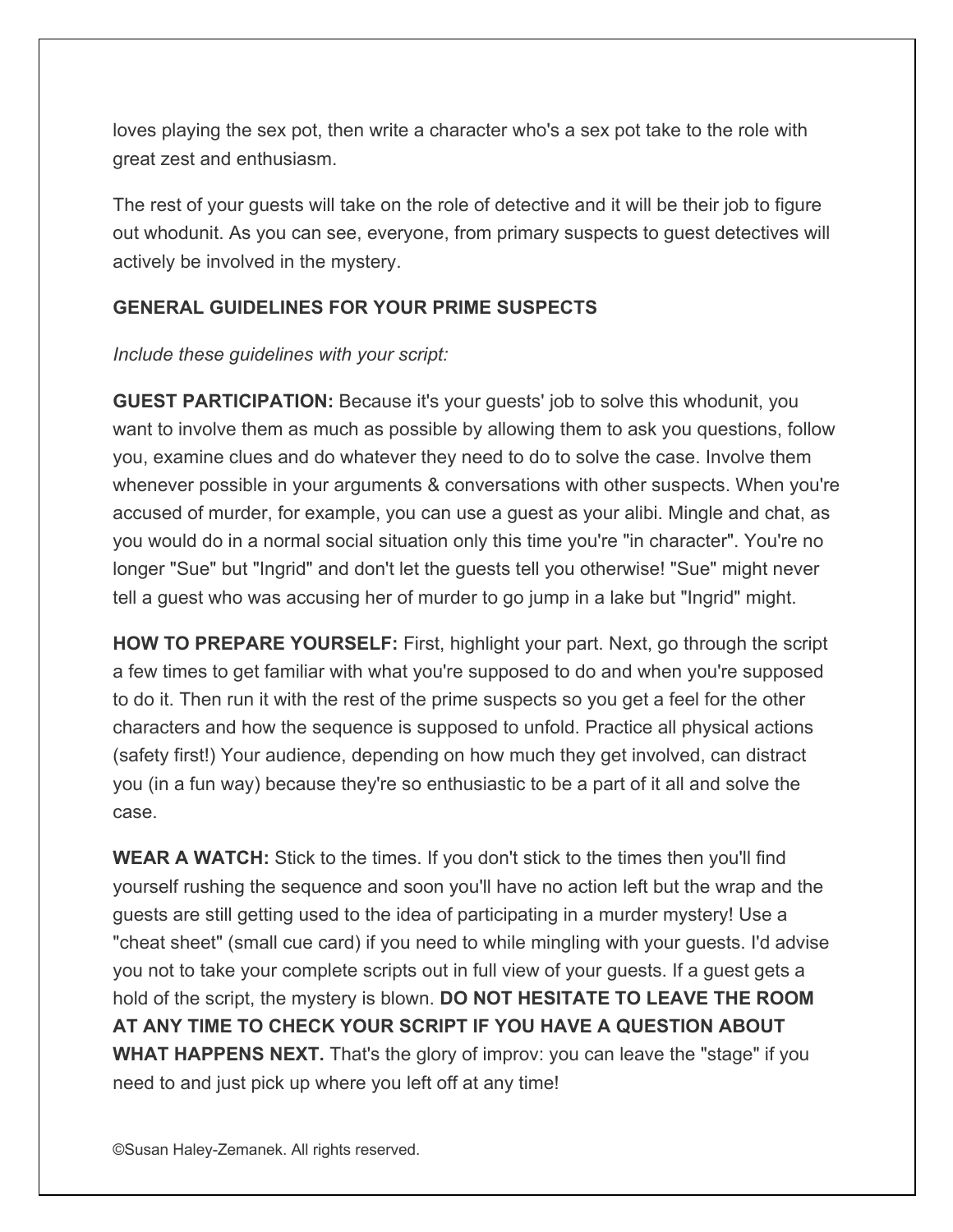**CHARACTERS:** REMEMBER, in a good mystery, everyone has to have motive, means and opportunity to be a suspect. Act like the suspect that you are!

**ACCUSATIONS:** Everyone should be clear on everyone else's motives so you can effectively accuse each other of murder.

**ONE LAST NOTE:** KEEP THE ACTION MOVING AROUND THE ROOM SO ALL THE GUESTS SEE AND HEAR WHAT'S HAPPENING. FOR EXAMPLE, WHEN YOU'RE ARGUING, STORM AWAY AND TAKE UP THE ARGUMENT IN ANOTHER PART OF THE ROOM.

Remember have fun, let go, be outrageous, and enjoy playing these parts and your guests will automatically follow your lead.

# **THE PARTY DETAILS**

**Invitations:** When you design your invitations, lets folks know they're invited to solve a murder. Set the scene a bit. "Big Daddy Sugarbaker, billionaire extraordinary, would like to invite you to attend a party in his honor. It may be his last party due to his ill health... " Encourage them to take on a character that befits the storyline and dress the part. Let them know if it's a period piece so they can find a costume in plenty of time. Get them excited about the prospect of participating in and solving a murder mystery. Build up intrigue.

**The Detectives' Tools:** On the evening of the party, you'll want to provide your guests with a program of some sort that identifies the primary suspects and sets up the crime scene. It will be an excellent guide for your detectives. Also provide them with an "evidence record" (and pen) so they can record the clues and evidence, the victims and cause of death and who they think did it and why. I'd recommend collecting these solution sheets at the end of the mystery and before you reveal your killer. Give an Outstanding Detective Award to the person or persons who solve the case to recognize them for a job well done.

**Setting the "Stage":** Of course, depending on the theme of your mystery, any additional "atmosphere" you can create via props and staging will only add to the mystery. If you already have enough on your plate, don't worry about it. Your primary suspects and your story will create the atmosphere. When my professional troupe performs our mysteries, 9 out of 10 times we're in a boring hotel function room. Never